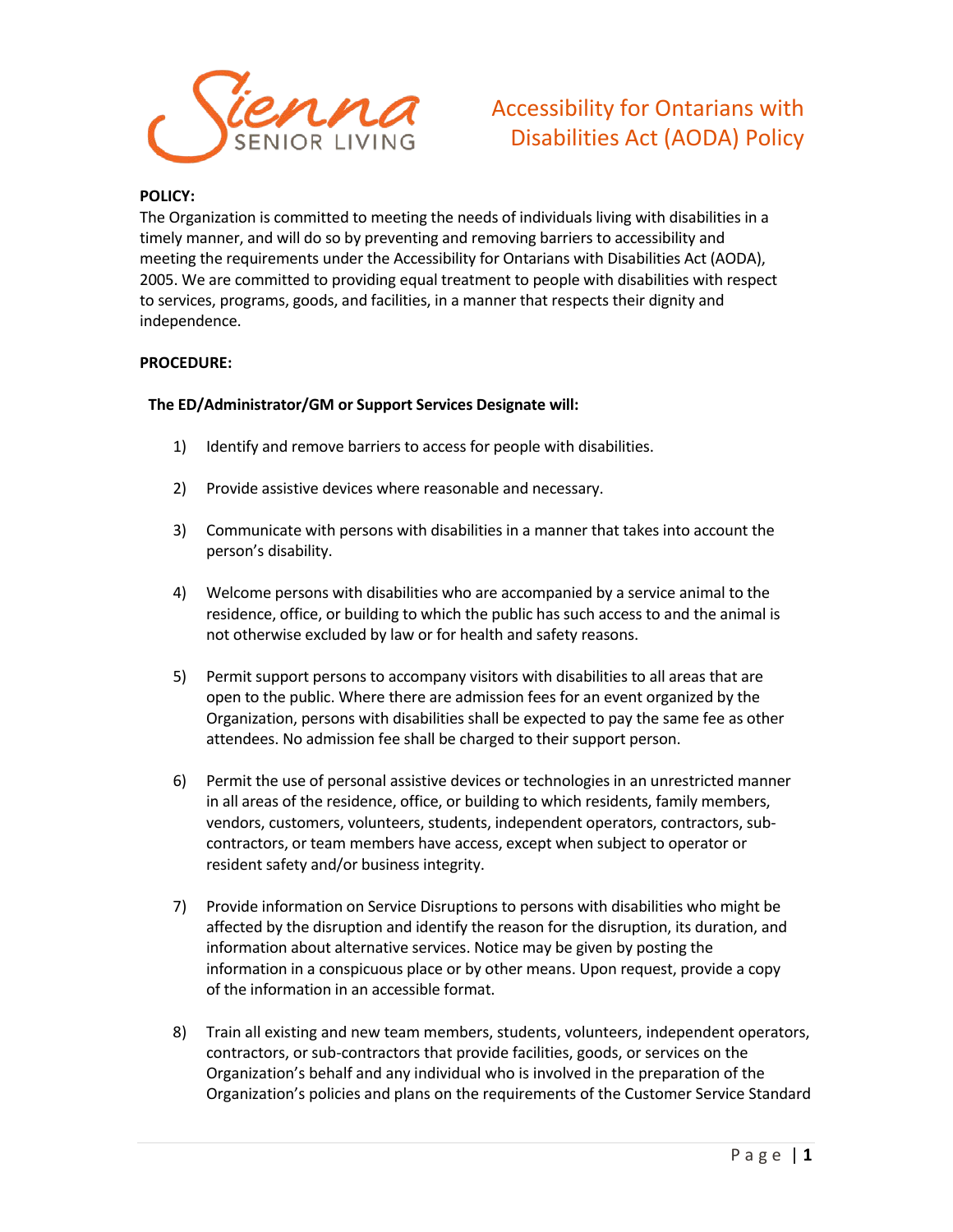

and Ontario Human Rights Code and Integrated Accessibility Standard Regulations as it relates to people with disabilities.

- i. Provide training as soon as practicable and maintain accurate training records of completion, including dates the training took pace.
- ii. Provide education to reflect any changes to practices, policies, and/or procedures.
- iii. Use the *Accessibility for Ontarians with Disabilities Act Contractor and Independent Operator Notification template* to issue a written letter of training notification to Independent Operators, Contractors, or Sub-Contractors regarding the completion of required training.
- 9) Welcome feedback on the ways in which it provides its customer service to persons with disabilities. Feedback may be provided or received in person, by telephone, in writing or electronic text, or on a diskette. Customers or members of the public can also be directed to complete our online feedback form on our website.
- 10) Investigate feedback that is in contradiction to the above requirements and determine, if necessary, action(s) to be taken. In all cases, every effort will be made to respond to the feedback in a timely and effective manner.
- 11) Upon request, and in consultation with the person making the request, provide or make arrangements to provide accessible formats and communication supports for persons with disabilities in a timely manner. Take into account information that is needed in order to perform the team member's job and information that is generally available to team members in the workplace.

Consider the person's accessibility needs at a cost that is no more than the regular cost charged to other persons. This does not apply to products and product labels, unconvertible information or communications, and information that the Organization does not control directly or indirectly through a contractual relationship. If it is determined that the information or communications are unconvertible, provide the person requesting the information or communication with:

- a. An explanation as to why the information or communication is unconvertible;
- b. A summary of the unconvertible information or communication.

*Examples of accessible formats or communication supports: Giving a customer or member of the public who has low vision information in a large print, or exchanging*  hand-written notes to communicate with a customer or member of the public who is *deaf.*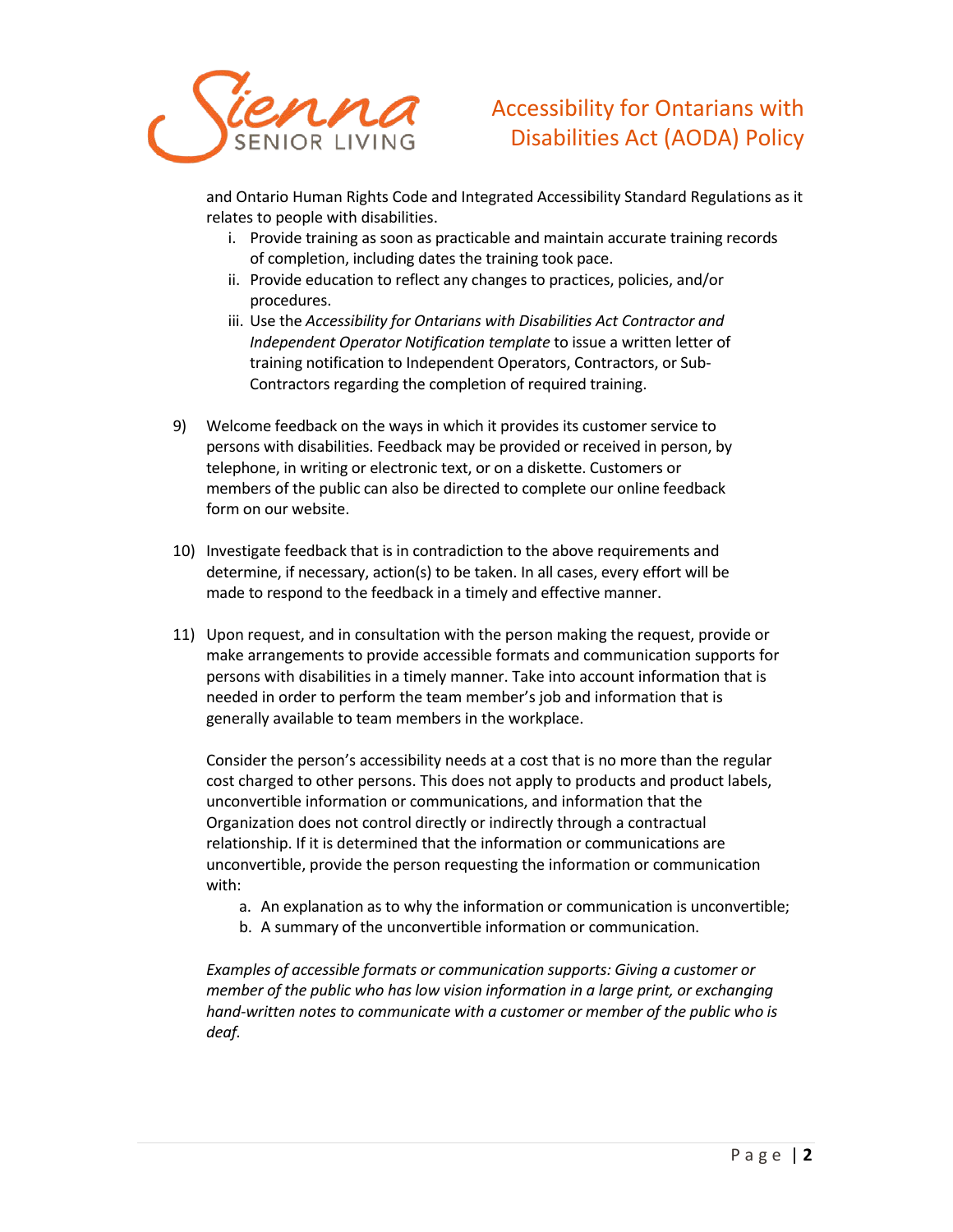

- 12) Provide all existing public emergency procedures, plans, and public safety information upon request in an accessible format or with appropriate communication supports in a timely manner to persons with disabilities that take into account their disability.
- 13) Provide individualized workplace emergency response information to team members, volunteers, students, independent operators, contractors, or subcontractors who have disabilities if aware of the need for accommodation and if the nature of the disability is such that individualized information is necessary. The Individualized Workplace Emergency Response Plan shall be utilized. With consent, share this information with anyone designated to help them in an emergency:
	- a. When an individual moves to a different location in the Organization;
	- b. When the individual's overall accommodations, needs, or plans are reviewed; and
	- c. When the employer reviews its general emergency response policies.
- 14) Refer to the Recruitment and Selection Process policy (III-A-10.00), and the Accessibility Interviewing Checklist (Ontario) (III-A-10.00(a)) to support candidates with disabilities during the recruitment, assessment, and selection process.
- 15) Refer to the Individual Accommodation Process (III-J-10.10) and Plan (III-J-10.10(a)) to establish an individual accommodation plan for team members with disabilities where applicable.
- 16) Refer to the Early & Safe Return to Work policies (IV-F-10.00 / IV-G-10.00 / IV-H-10.00) and attachments to support team members returning to work after a disability-related leave of absence, using the Individual Accommodation Plan where applicable.
- 17) Consider accessibility needs of team members with disabilities and the Individual Accommodation Plan with respect to the performance management process.
- 18) Consider accessibility needs of team members with disabilities and the Individual Accommodation Plan with respect to the attendance management process.
- 19) Consider the accessibility needs of team members with disabilities and the Individual Accommodation Plan when providing career development and advancement opportunities.
- 20) Consider the accessibility needs of team members with disabilities and the Individual Accommodation Plan due to redeployment.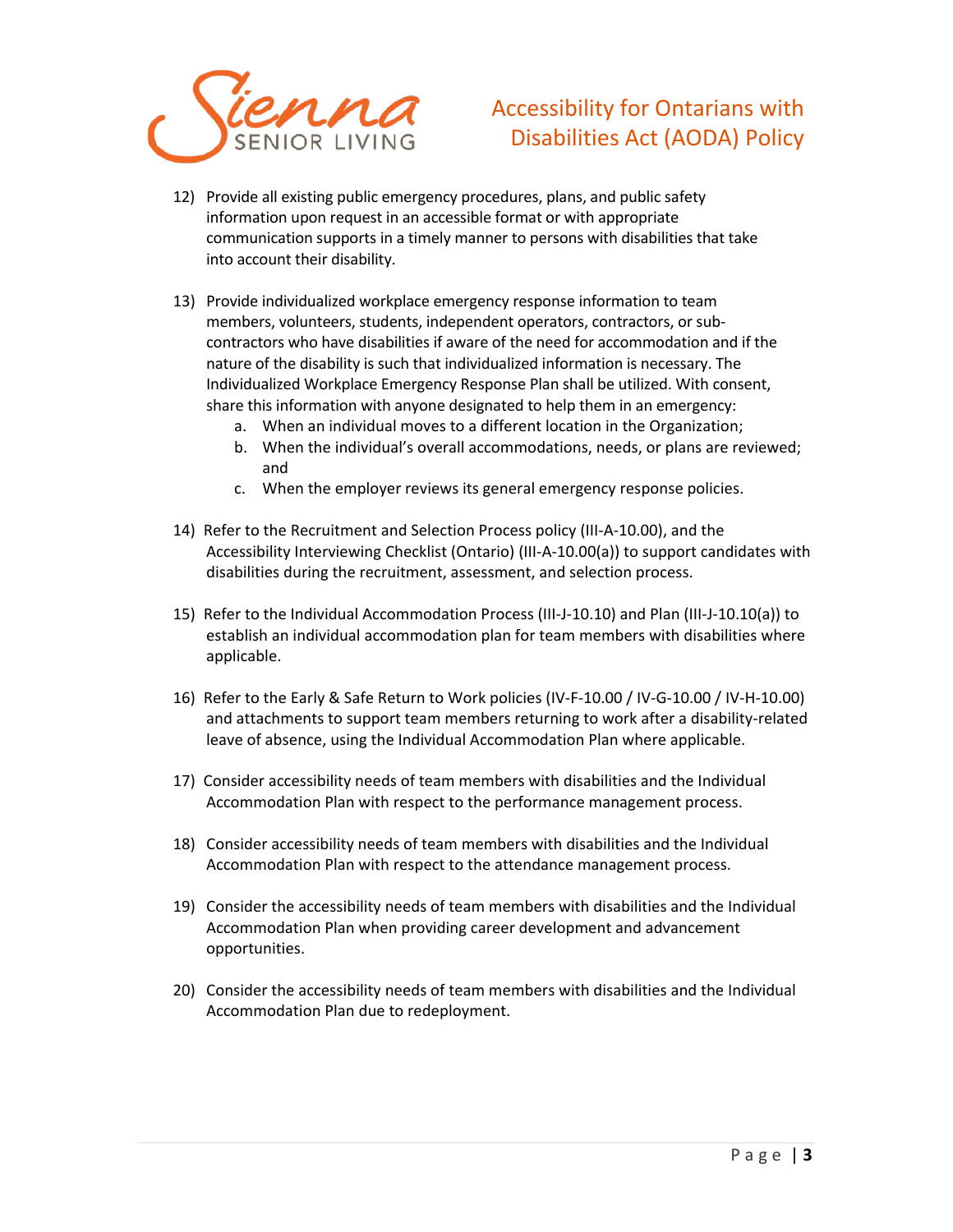

- 21) Inform new team members of policies used to support team members with disabilities; this includes policies on the provisions of job accommodations that take into account a team member's accessibility needs due to disability. This information will be provided to new team members in their offer of employment letter.
- 22) Provide updated changes to team members regarding existing policies on the provisions of job accommodations that take into account a team member's accessibility needs due to disability.

### **Team members, volunteers, students, independent operators, contractors, and subcontractors will utilize any of the following principles as required:**

- 1) Identify, remove, or report barriers to access for people with disabilities.
- 2) Ask a person with a disability how to best help and communicate with them.
- 3) Respect the dignity of persons with disabilities.
- 4) Speak directly to the customer, not the intervener or support person accompanying the person with the disability.
	- **People with hearing loss:** Attract the customer's attention before speaking; ensure you are in a well-lit area where the customer can see your face and read your lips; reduce background noise or move to a quieter area; ask if another method of communicating would be easier (i.e. using a pen and paper).
	- **People with vision loss/impairment:** Do not assume the individual cannot see you; identify yourself when you approach the customer; ask if they would like you to read any printed material out loud to them; offer your elbow to guide them if needed, offer to expand print material.
	- **People with learning disabilities:** Provide information in a way that takes into account the customer's disability; be patient.
	- **People with speech or language impairments:** When possible, ask questions that can be answered with "yes" or "no"; do not interrupt or finish the customer's sentences; be patient.
	- **People with mental health disabilities:** Be calm and reassuring; ask them to tell you the best way to help.
	- **People with intellectual/developmental disabilities:** Use plain language; provide one piece of information at a time.
- 5) When interacting with people using personal assistive devices, such as wheelchairs, walkers, hearing aids, canes, or speech amplification devices, do not move assistive devices or equipment out of the customer's reach or handle assistive devices without permission.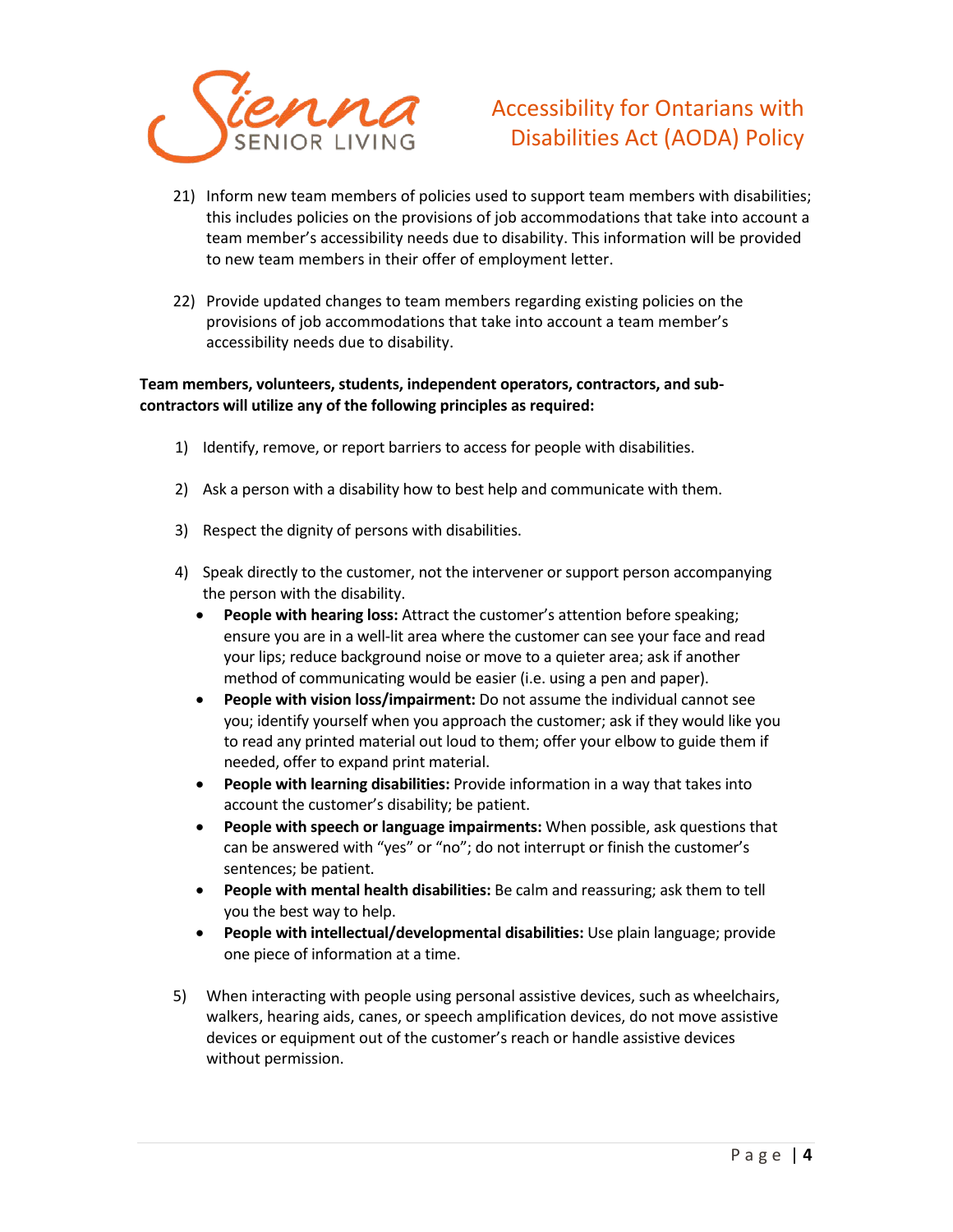

- 6) Avoid touching or addressing service animals, as they are working animals who have to pay attention at all times. Team members who are unsure if the animal is a pet or service animal should ask the customer.
- 7) Where people with disabilities are accompanied by a support person (i.e. personal support worker, volunteer, family member, or friend) take your lead from the customer or the person requiring your services.
- 8) Notify Manager or designate about all accessibility requests for public emergency procedures, plans, public safety information, accessible formats, and communication supports for persons with disabilities in a timely manner.
- 9) Request individualized workplace emergency response accommodations from Manager or designate where required, including when moving to different locations within the Organization.

### **The Organization will:**

- 1) Establish, implement and maintain a multi-year accessibility plan. The multi-year accessibility plan will describe the specific short-term and long-term actions that the Organization will take to meet the obligations set out under the AODA and its regulations. The Accessibility Plan shall be reviewed and, if necessary, updated at least once every five (5) years.
- 2) Ensure internet websites and web content controlled directly by the Organization or through a contractual relationship that allows for modification of the product conforms with World Wide Web Consortium Web Content Accessibility Guidelines (WCAG) 2.0 Level A initially and Level AA in accordance with the schedule set out in the AODA Integrated Accessibility Standards Regulations.
- 3) Comply with the Built Environment Standards when undertaking new construction and redevelopment of public spaces.
- 4) Consider what accessibility features could be built into kiosks to best meet the needs of people with disabilities.
- 5) File an accessibility compliance report every three (3) years. Make the report available to the public and upon request in an accessible format.
- 6) Ensure documents that detail the Organization's accessibility policies and procedures will be made available upon request. The Organization will make every effort to make the information available to persons with disabilities in a format that takes into account their disability.